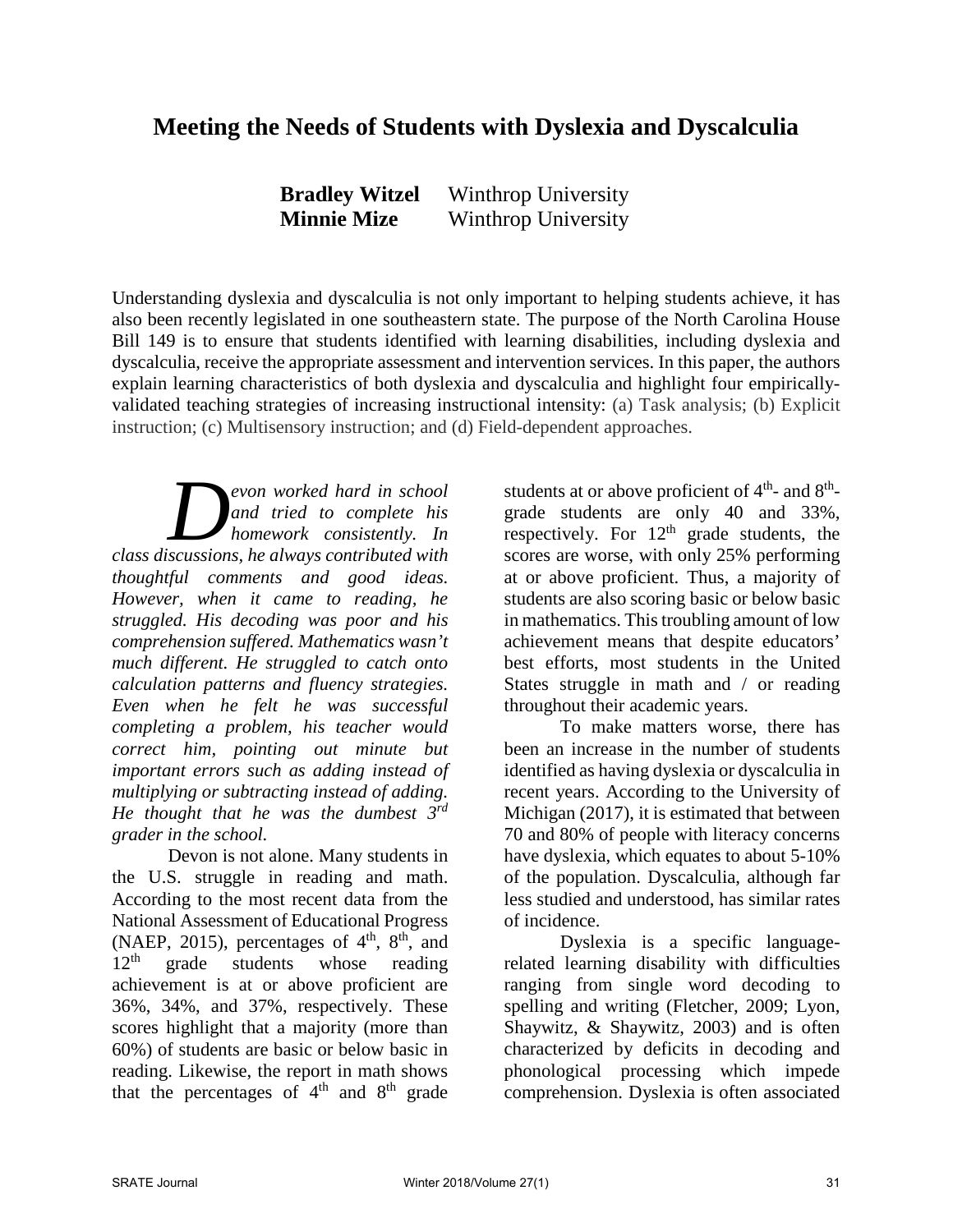with students with average to above average cognitive abilities so teachers and parents are often surprised by the child's difficulties reading (Dickman et al., 2002*).* Similarly, Dyscalculia is an umbrella term for intense difficulty or learning disability in mathematics that affects mathematics computation and numerical processing, typically in areas of number sense (Emerson & Babtie, 2010). Teachers and parents are typically surprised by a student's underachievement in mathematics when compared to her or his excellent performance with speaking, reading, or writing (Ribeiro, Tonoli, Ribeiro, & Santos, 2017).

Having dyslexia or dyscalculia means that students are resistant to general evidence-supported practices. There is certainly no cure and interventions must be targeted and focused specific to their needs.

## **Recent Legal Emphasis**

Recent legislation has highlighted the need for better understanding of dyslexia and dyscalculia and how to teach students with such diagnoses. In July 2017, the North Carolina House voted 114-0 and Senate voted 47-0 in favor of North Carolina House Bill 149 (HB 149) requiring that North Carolina state education code include a definition of dyslexia and dyscalculia and the Department of Public Instruction provide teacher professional development specific to identification and intervention strategies for students with dyslexia and dyscalculia. Further, North Carolina school districts must review diagnostic and assessment tools to more effectively identify students with dyslexia and dyscalculia. The purpose is to ensure that all students identified with learning disabilities, including dyslexia and dyscalculia, receive the appropriate assessment and intervention services.

While HB 149 (2017) has a direct impact on public K-12 schools in North

Carolina, it also has implications for all teacher preparatory programs that develop teachers who may work in North Carolina. Moreover, every teacher, within or outside of North Carolina, should understand the impact of dyslexia and dyscalculia on learning and develop an understanding of instructional strategies that have been shown to help such students achieve.

## **How Dyslexia and Dyscalculia Impact Learning**

Dyslexia is one of the common forms of learning disabilities and is often used as a synonym to "difficulty in reading." Like Devon, who was described in the open vignette, students with dyslexia often struggle in decoding and fluency. The difficulties with decoding and fluency commonly result in poor reading comprehension. To decode a word, Devon needs to blend separate sounds to form the whole words: however, students with dyslexia easily mispronounce unfamiliar words compared to familiar words (Ellis, 2016). For example, Devon may be correct in sounding *grass* but might be struggling in pronouncing *grash*, which is an unfamiliar non-word. Proficient decoding skills are required to read a connected text fluently. As such, when struggling readers, like Devon, read a passage, they often mispronounce words, skip the words, and/or replace unfamiliar words with familiar words. For example, when given a 1-minute passage reading, Devon will read fewer words correctly and show more incorrectly read words (error words) than his peers without dyslexia. Decoding has a great impact on reading comprehension because it is a relatively lower-level reading skill, which is a pre-requisite to achieve reading comprehension.

Dyscalculia is sometimes looked at as a math version of dyslexia. In the open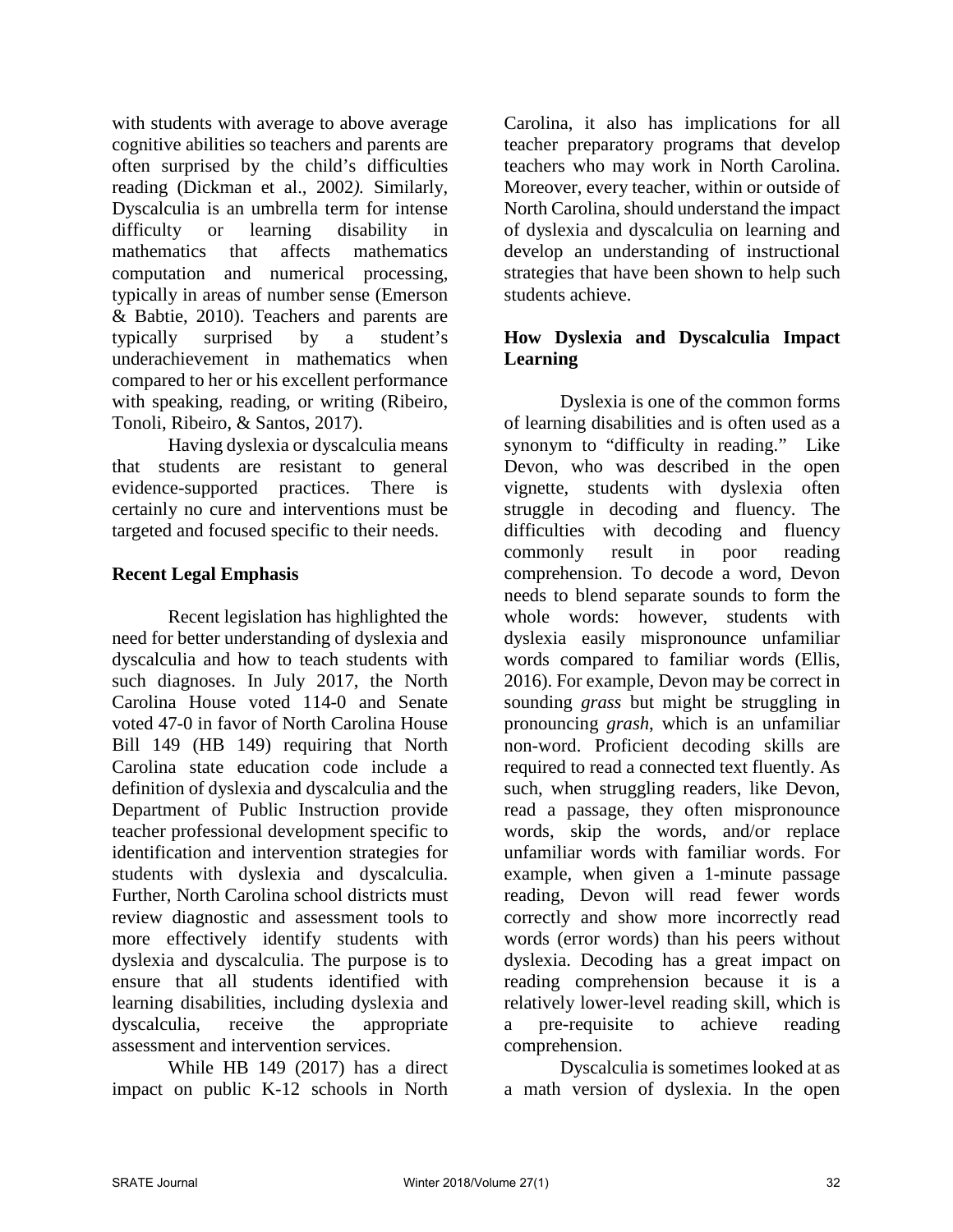vignette, Devon struggled with recognizing the symbols of mathematics and had difficulties catching onto the patterns of computation. Difficulties memorizing rules and procedures are typical of students identified with dyscalculia (Ribeiro, Tonoli, Ribeiro, & Santos, 2017). As such, students with dyscalculia memorize small bits of information and inaccurately or erroneously generalize them to other areas of mathematics. For example, Devon may finally understand that the + symbol means to count on, such that for 5+3 means from five, count six, seven, eight. Excited about this understanding, a problem is then presented 5- 3 so he says, "From five, six, seven, eight. That answer is eight." When corrected that 5- 3 is a subtraction problem, Devon feels failure in not only understanding subtraction but believes that he misunderstood addition as well. Failure to understand the patterns and symbols in a math system will lead to several difficulties, from place value to computation to rational numbers (decimals, integers and fractions). In math, errors early lead to difficulties later (Witzel, 2016). For example, Devon's confusion with computation will impact his understanding and computation of fractions which will impact his ability to factor complex fractions and polynomials. Thus, it is important to screen for dyscalculia early and implement a focused intervention plan immediately.

## **Where to focus instruction**

 **Dyslexia.** Struggling readers, like Devon, need support for decoding unknown words especially multisyllabic words. For decoding, students must be familiar with basic rules such as dividing a word by syllables, and common prefixes as well as suffixes. Helpful tips are to teach the six syllable types (i.e., Closed, Vowel-Consonant-e (VCe), Open, Vowel-r (rcontrolled), Consonant-le (C-le), and Vowel

Team) and common prefixes and suffixes. Based on the knowledge, a strategy instruction such as DISSECT (Lenz & Hughes, 1990) can be applied: Discover the Context - Isolate the prefix (**un**-fair-ness) - Separate the suffix (un-fair-**ness**) - Say the stem - Examine the stem - Check with someone - Try the dictionary. As such, once students can separate the prefix (*un-*) and suffix (*-ness*), they can break the long words into parts (un-fair-ness). When teaching common prefixes and suffixes, teaching their meanings (*un-* and *-ness* mean "not" and "a form of noun") helps them grasp the semantics of the words.

 When struggling readers, like Devon, come across familiar words even some multisyllabic words (e.g., straw-ber-ry, hamburg-er), they will have no problem with decoding them as they already have heard and read the words a lot. To read fluently, one of the effective strategies for students with dyslexia is repeated reading (Chard, Vaughn, & Tyler, 2002; Kim, Bryant, Bryant, & Park, 2016). Repeated reading is simply having students read the same text more than once; some students might get bored with reading the same text over again so it is recommended to provide positive reinforcement (e.g., token economy) as they read repeatedly. Common mistakes with reading fluency include hesitations, repetitions, misidentifications, self-corrections, and omissions (Coulter, Shavin, & Gichuru, 2009).

**Dyscalculia.** A student with dyscalculia likely has difficulty understanding and memorizing processes. As such, it would be easy to rationalize why quick tricks and truncated strategies may work. However, an abundance of different rules, strategies, and tricks that work situationally may overload cognition leaving the student frustrated as to when to apply each one. For example, if Devon was having difficulty with dividing fractions, a teacher may feel compelled to teach invert and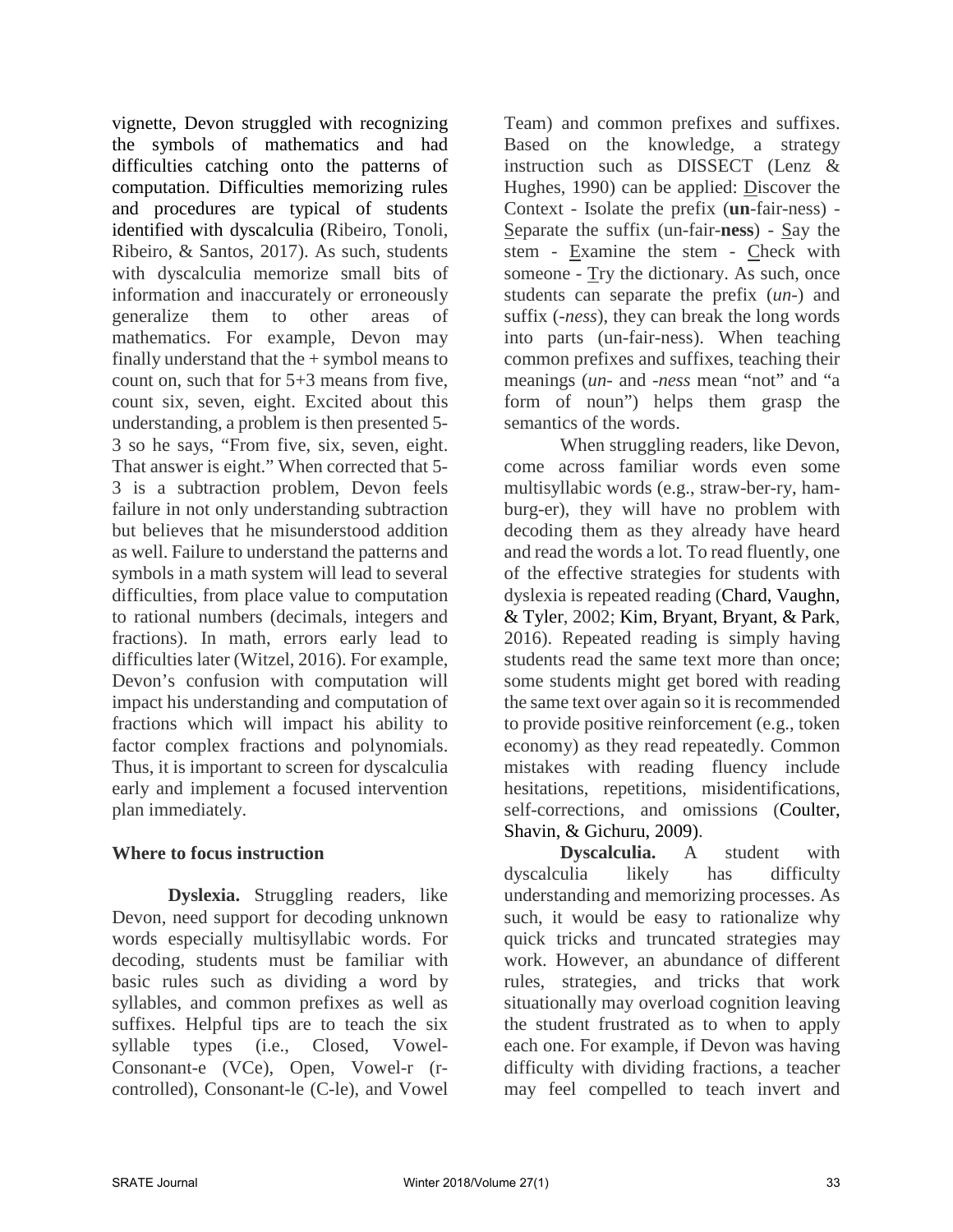multiply, as in figure 1.

Figure 1

 $\frac{6}{5}$  ÷  $\frac{1}{5}$  would be "changed" to  $\frac{6}{5} \times \frac{5}{1}$ 

The student is taught to invert and multiply.

However, Devon didn't learn why the procedure works, and, therefore, might miss a step in this process or overgeneralize the strategy to other fractions operations as shown in figure 2.

## Figure 2

 $\frac{6}{5} - \frac{1}{5}$  would be "changed" to  $\frac{6}{5} \times \frac{5}{1}$ 

## The student overgeneralized the trick with division to other operations.

Instead, show math strategies that work progressively across a scope and sequence so that they can generalize appropriately to multiple math areas. In the example in figure 3, the student follows the process of multiplying fractions to dividing fractions per numerator and denominator.

## Figure 3

$$
\frac{6}{5} \div \frac{1}{5} = \frac{6/1}{1} = 6
$$

The approach avoids tricks and progresses from what the student has already learned.

Once this approach is understood, allow the student to become proficient through practice. Do not try to force multiple approaches to solve a problem until the first approach has been mastered. It is important to provide time for practice with reasoning to make sense of the process. Once mastered, then the student is ready to attempt learning

other mathematics approaches related to the first.

## **Strategies**

For learning mathematics and reading, a number of empirically-validated practices are available. In increasing intensity, four are presented here: (a) Task analysis; (b) Explicit instruction; (c) Multisensory instruction, and (d) Fielddependent approaches.

**Task analysis.** Task analysis means to break a task down into small steps and sequentially prompt each step for students (Browder, Jimenez & Trela, 2011; Witzel & Riccomini, 2007). For a reading comprehension strategy, a task analysis may look like the following: (a) Before reading-Preview the text; (b) During reading- Identify unknown words and their meanings as well as the most important idea; and (c) After reading- Review what you learned (Klingner, Vaughn, Argüelles, Hughes, & Ahwee, 2004; Klingner, Vaughn, Schumm, 1998). For mathematics, a task analysis may be breaking down long division into a series of steps. Students should practice each step one or two at a time, rather than as the whole process at once. Practicing a stepwise process incrementally allows a student to succeed with minimal error.

**Explicit instruction.** The cornerstone of explicit instruction is gradual release from teacher knowledge to student knowledge. Typically, explicit instruction begins with an introduction to set the purpose of the lesson followed by teacher modeling with clear think alouds, high amounts of interactivity through guided practice, and an abundance of independent practice. Explicit instruction has a high effect size for students with disabilities and at-risk concerns in both reading (Gersten et al., 2008) and mathematics (Gersten et al., 2009).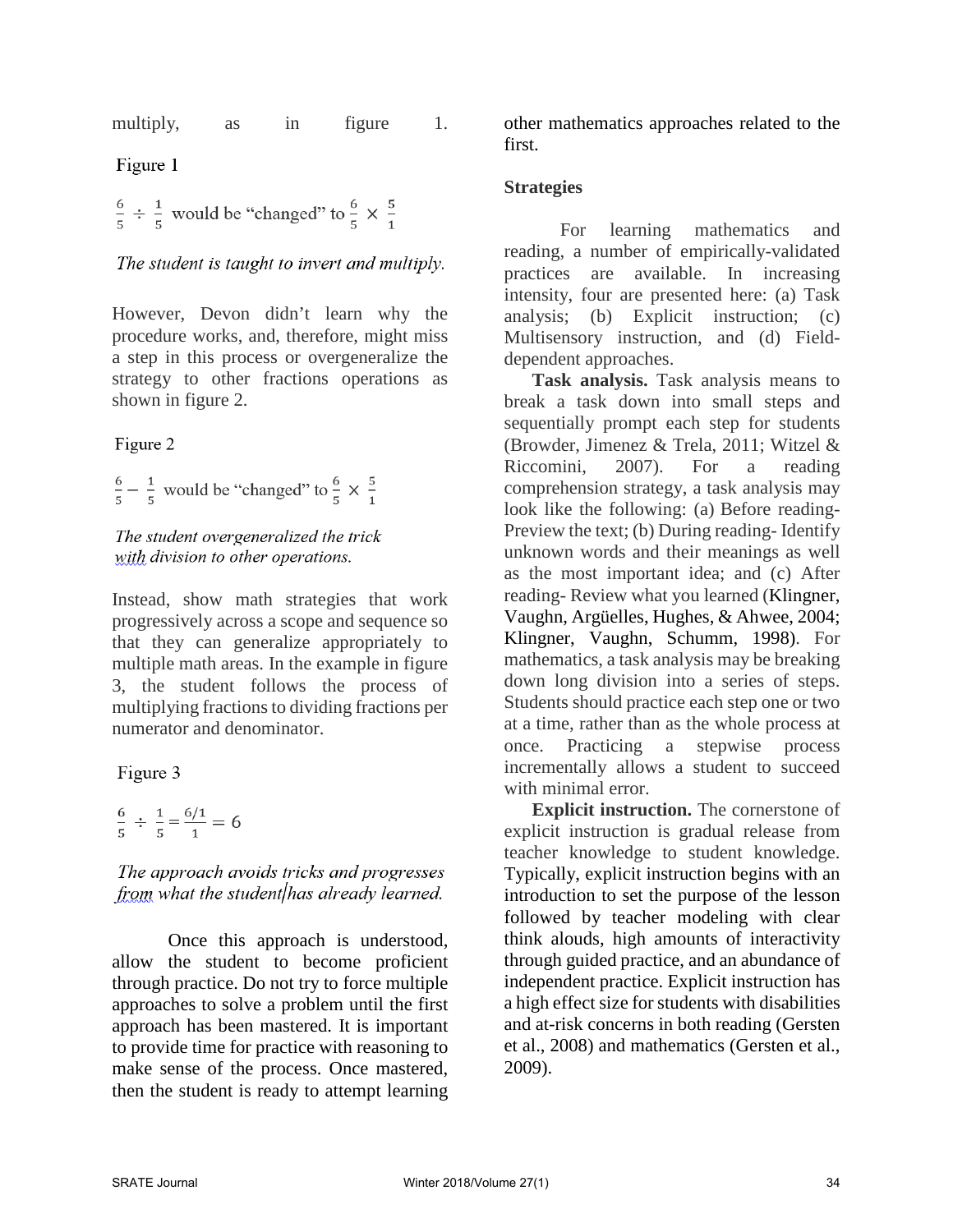**Multisensory instruction**. Teaching new content through multiple representations has long been supported for students with learning difficulties in reading and mathematics. From Orton-Gillingham to Slingerland to Wilson Reading, Multisensory Structured Language (MSL) approaches are highly popular when working with students with dyslexia for a reason. MSL programs incorporate task analysis and explicit instruction but include auditory, visual, and kinesthetic / tactile sensory input to increase engagement and aid memory of different components of literacy, from letter identification to phonological memory and processing (Birsh & Ghassemi, 2010). In mathematics, the equivalent to MSL is the concrete to representational to abstract sequence of instruction (CRA). In CRA, students learn mathematics through multiple representations, beginning with concrete manipulations followed by pictorial representations of those manipulations and ending with abstract practice (Witzel, 2016). In the earlier example of Devon, a lesson might start with showing subtraction using counter chips. Once Devon showed that he could perform the steps of subtraction while reasoning aloud each step, he would then have to do the same while drawing pictures of the counter chips. Finally, Devon would then be asked to complete similar subtraction problems using abstract notation with the same verbal reasoning. Similar to MSL, the increased sensory input increases engagement and aids memory.

**Field-dependent approaches.** Fielddependent approaches rely on progressive scaffolding of fully worked examples to help guide a student through a process of understanding. Field-dependent learning relies on a teacher's task analysis and guidance of stepwise progressions to show how to complete a problem (Browder, Jimenez, & Trela, 2012). In mathematics, the

steps would initially be presented for the students in a graphic organizer.

In the example in figure 4, Devon is presented with a graphic organizer showing a multiplication array of 25x 34.

#### Figure 4

|    | 20 |  |
|----|----|--|
| 30 |    |  |
|    |    |  |

The array and products are separated by cards.



Devon places the cards in the array and explains the process to the teacher. Next, the teacher would present all of the steps to the student except one. Devon would arrange the premade steps and identify the missing step requiring him to compute one of the facts in the array, further developing his independent with the task.

Figure 5

| v  | 50 | - |
|----|----|---|
| 10 |    |   |
|    |    |   |





The faded supports continue until he can independently complete the work. A benefit for the student is that errors are minimized and learning occurs incrementally to support memory.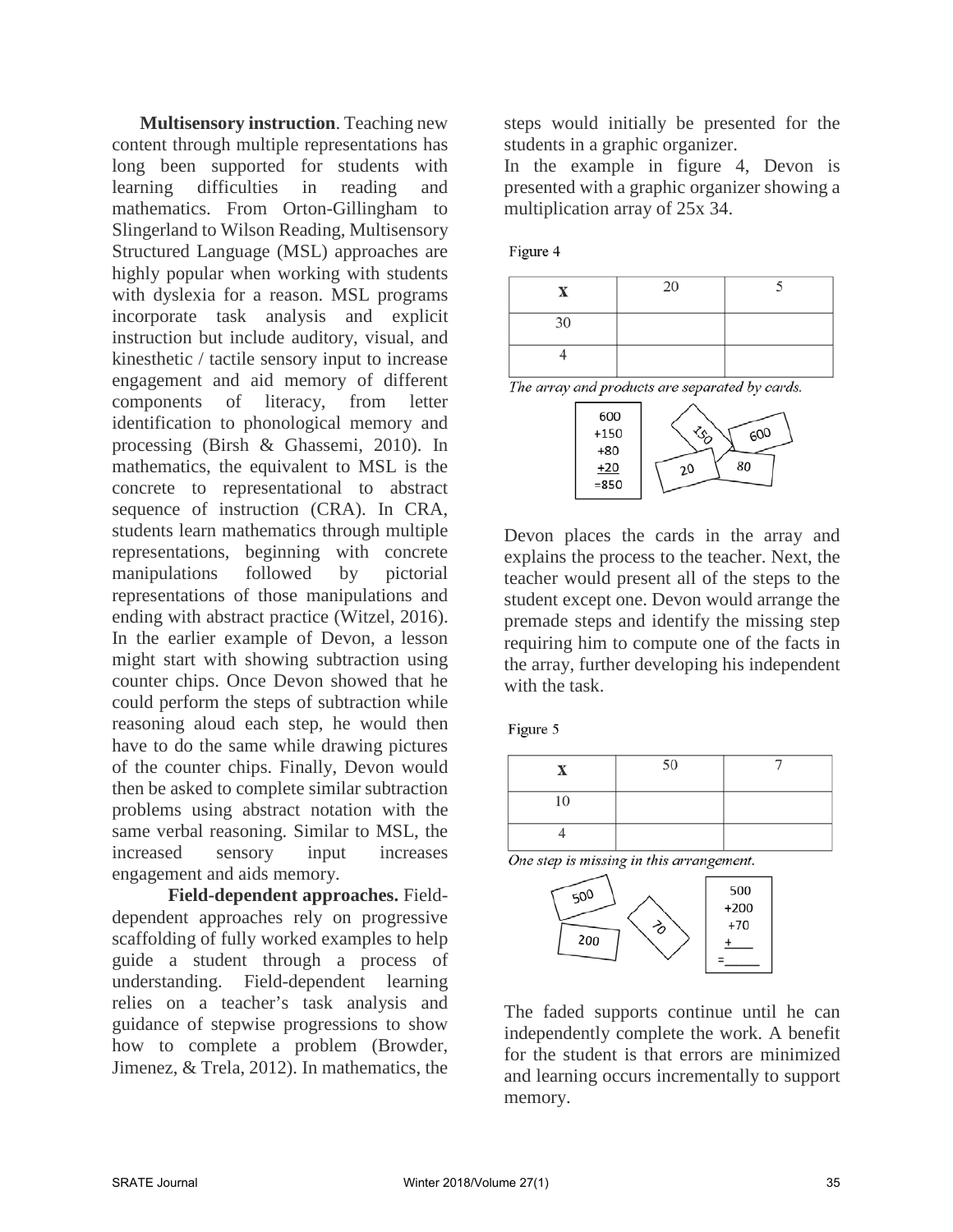## **Assessment**

Federal law encourages Multi-Tiered System of Supports (MTSS), originally called Response to Intervention, be considered to accurately identify students with learning disabilities (Gersten et al., 2008; 2009). In a MTSS approach, multiple levels of assessment and interventions are conducted so that students with academic difficulties are identified quickly and instructional interventions delivered quickly. A MTSS approach ensures that students are assessed for specific needs and interventions are focused directly on these needs. In some cases, the intervention delivery is enough to curb the student's performance so that special education identification is avoided.

Catching dyslexia and dyscalculia early is important to addressing areas of academic need and providing an alternative approach to instruction than might already be happening in the classroom. While both dyslexia and dyscalculia are associated with deficits in working memory and attention, there are specific elements for each domain that should be assessed. For dyslexia, typical areas of assessment include:

- Phonological awareness
- Phonological and language-base memory
- Fluent letter identification
- Receptive vocabulary
- Decoding of real and nonsense words
- Oral reading fluency
- Spelling
- Writing (The International Dyslexia Association [IDA], 2017, [https://dyslexiaida.org/dyslexia](https://dyslexiaida.org/dyslexia-assessment-what-is-it-and-how-can-it-help/)[assessment-what-is-it-and-how-can](https://dyslexiaida.org/dyslexia-assessment-what-is-it-and-how-can-it-help/)[it-help/\)](https://dyslexiaida.org/dyslexia-assessment-what-is-it-and-how-can-it-help/)

Based on these areas of literacy needs, focused interventions must be planned to address each component. While MTSS has been implemented frequently in reading, its use has been less pervasive in mathematics.

Early numeracy assessments are needed to catch potential issues with mathematics learning. For dyscalculia and other mathematics difficulties, typical areas of assessment include:

- Numeral naming
- Number magnitude comparisons
- Number seriation
- Arithmetic fact retrieval
- Problem solving
- Visio-spatial processing (Clarke, Gersten, Dimino, & Rolfhus, 2012; Price & Ansari, 2013)

Interventions specific to these areas have proven to help improve students' growth in not only these areas (Geary, Hoard, Nugent, & Bailey, 2013) but may also predict later mathematics achievement (Price, Mazzocco, & Ansari, 2013).

## **Summation**

Educators must be apprised of the needs of students who struggle with literacy and mathematics. Without awareness, concerns may not lead to targeted instructional changes. Accommodations and modifications will help improve access, but employing assessment-informed empiricallyvalidated approaches has the highest potential to improve both reading and math achievement. Having legislative support for students with dyslexia and dyscalculia is a good thing. Employing empirically-validated assessments and strategies is even better. Teachers and teacher candidates alike must learn how to assess and instruct students with dyslexia and dyscalculia.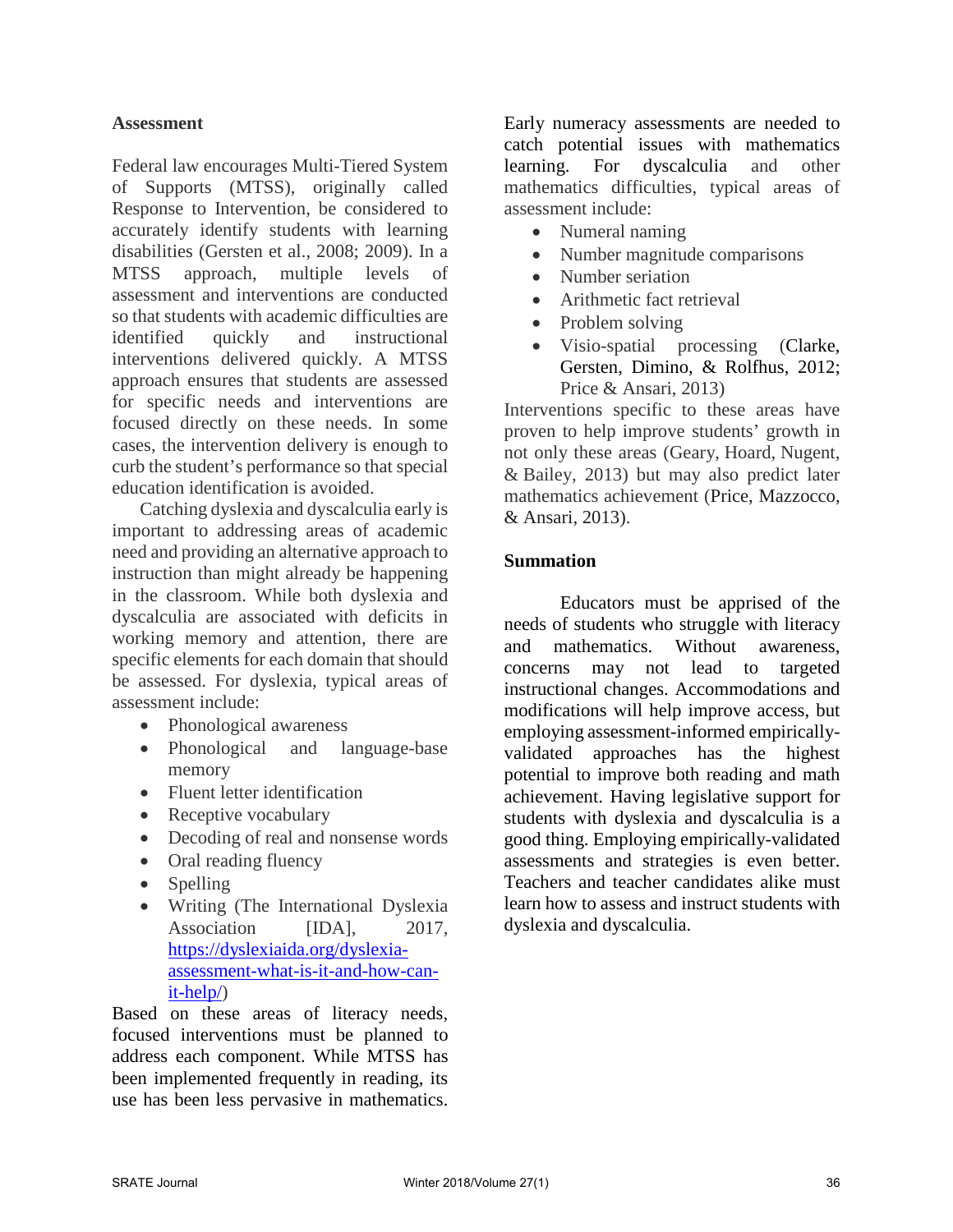## **References**

- Birsh, J. R., & Ghassemi, C. (2010, March). *Are multisensory instruction and science based reading research (SBRR) in tune?* Presentation at the New York Branch of the International Dyslexia Association Conference, New York, NY.
- Browder, D. M., Jimenez, B. A., & Trela, K. (2012). Grade-aligned math instruction for secondary students with moderate intellectual disability. *Education and Training in Autism and Developmental Disabilities, 47*(3), 373–388.
- Chard, D., Vaughn, S., & Tyler, B. J. (2002). A synthesis of research on effective interventions for building reading fluency with elementary students with learning disabilities. *Journal of Learning Disabilities, 35*, 386–406. doi:10.1177/0022219402035005010 1
- Clarke, B., Gersten, R., Dimino, J., & Rolfhus, E. (2012). *Assessing student proficiency in early number sense.* Longmont, CO: Sopris West.
- Coulter, G., Shavin, K., & Gichuru, M. (2009). Oral reading fluency: Accuracy of assessing errors and classification of readers using a 1-min timed reading sample. *Preventing School Failure, 54*(1), 71–76.
- Dickman, G. E., Lyon, G. R., Shaywitz, S., Shaywitz, B., Fletcher, J., Ellis, E., & Henry, M. (2002). *Definition consensus project*. Alexandria, VA: International Dyslexia Association. Retrieved from https://dyslexiaida.org/definitionconsensus-project/.
- Ellis, A. W. (2016). *Reading, writing, and dyslexia: a cognitive analysis* (Classic edition). London, UK: Routledge, Taylor & Francis Group.
- Emerson, J., & Babtie, P. (2010). *The dyscalculia assessment*. New York, NY: Continuum International.
- Fletcher, J. M. (2009). Dyslexia: The evolution of a scientific concept. *Journal of the International Neuropsychological Society, 15*(4), 501-508.
- Geary, D. C., Hoard, M. K., Nugent, L., & Bailey, D. H. (2013). Adolescents' functional numeracy is predicted by their school entry number system knowledge. *PloS One, 8*(1), e54651. doi:10.1371/journal.pone.0054651
- Gersten, R., Compton, D., Connor, C. M., Dimino, J., Santoro, L., Linan-Thompson, S., & Tilly, W. D. (2008). *Assisting students struggling with reading: Response to Intervention and multi-tier intervention for reading in the primary grades. A practice guide.* (NCEE 2009-4045). Washington, DC: National Center for Education Evaluation and Regional Assistance, Institute of Education Sciences, U.S. Department of Education. Retrieved from http://ies.ed.gov/ncee/wwc/ publications/practiceguides/.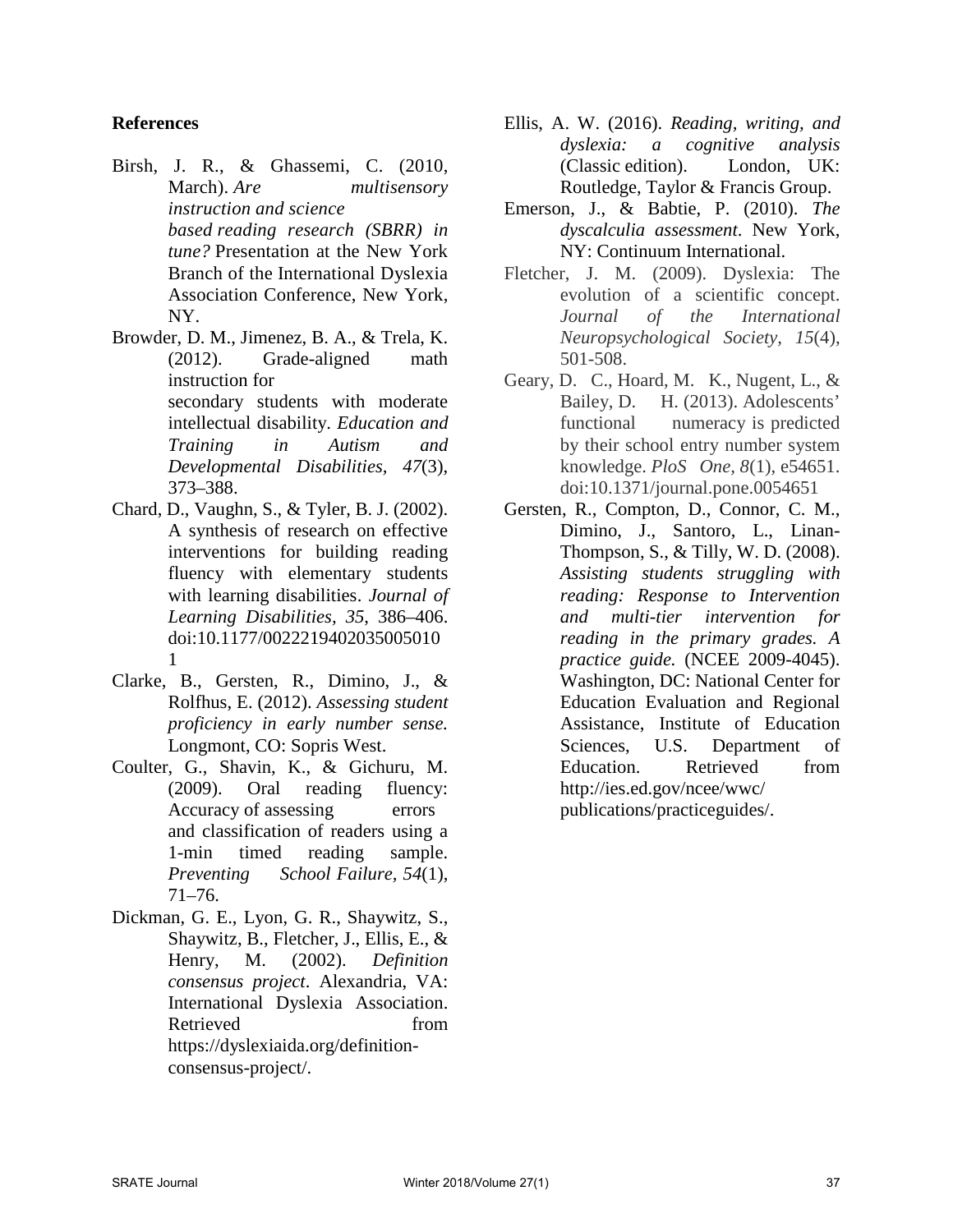Gersten, R., Beckmann, S., Clarke, B., Foegen, A., Marsh, L., Star, J. R., & Witzel, B. (2009). *Assisting students struggling with mathematics: Response to Intervention (RtI) for elementary and middle schools* (NCEE 2009-4060). Washington, DC: National Center for Education Evaluation and Regional Assistance, Institute of Education Sciences, U.S. Department of Education. Retrieved from

http://ies.ed.gov/ncee/wwc/publicatio ns/practiceguides/.

- House Bill 149, SL 2017-127. H149v4. § 127.01-127.05 (2017). Retrieved from https://www.ncleg.net/Sessions/2017 /Bills/House/PDF/H149v4.pdf.
- Kim, M., Bryant, D. P., Bryant, B. R., & Park, Y. (2017). A synthesis of interventions for improving oral reading fluency of elementary students with learning disabilities. *Preventing School Failure, 61*(2), 116–125.
- Klingner, J. K., Vaughn, S., Argüelles, M. E., Hughes, M. T., & Ahwee, S. (2004). Collaborative strategic reading: "Real world" lessons from classroom teachers. *Remedial and Special Education, 25,* 291–302. doi:10.1177/0741932504025005030 1
- Klingner, J. K., Vaughn, S., Schumm, J. (1998). Collaborative strategic reading during social studies in heterogeneous fourth-grade classrooms. *Elementary School Journal, 99*, 3–22. doi:10.1086/461914
- Lenz, B. K., & Hughes, C. (1990). A word identification strategy for adolescents with learning disabilities. *Journal of Learning Disabilities, 23*(3), 149– 158.
- Lyon, G. R., Shaywitz, S. E., & Shaywitz, B. A. (2003). A Definition of Dyslexia. *Annals of Dyslexia, 53*, 1–14.
- National Assessment of Educational Progress. (2015). *Reading and mathematics assessments*. Retrieved from [https://www.nationsreportcard.gov/re](https://www.nationsreportcard.gov/reading_math_2015/#?grade=4) ading math  $2015/\text{\#?grade} = 4$ .
- Price, G. R. & Ansari, D. (2013) Dyscalculia: Characteristics, causes, and treatments. *Numeracy, 6*(1), Article 2. Retrieved from: http://scholarcommons.usf.edu/nume racy/vol6/iss1/art2.
- Price, G. R., Mazzocco, M. M. & Ansari, D. (2013). Why mental arithmetic counts: brain activation during single digit arithmetic predicts high-school math scores. *The Journal of Neuroscience*, 33(1), 156 –163.
- Ribeiro, F. S., Tonoli, M. C., Ribeiro, D. P. d. S. A., & Santos, F. H. D. (2017). Numeracy deficits scrutinized: Evidences of primary developmental dyscalculia. *Psychology & Neuroscience, 10*(2), 189-200.
- The International Dyslexia Association [IDA] (2017). Dyslexia assessment: What is it and how can it help? Retrieved from https://dyslexiaida.org/dyslexiaassessment-what-is-it-and-how-canit-help/
- University of Michigan. (2017). Dyslexia help starts here. Frequently asked questions. Retrieved from [http://dyslexiahelp.umich.edu/answer](http://dyslexiahelp.umich.edu/answers/faq) [s/faq.](http://dyslexiahelp.umich.edu/answers/faq)
- Witzel, B. S. (2016). *Bridging the arithmetic to algebra gap*. Alexandria, VA: Council for Exceptional Children.